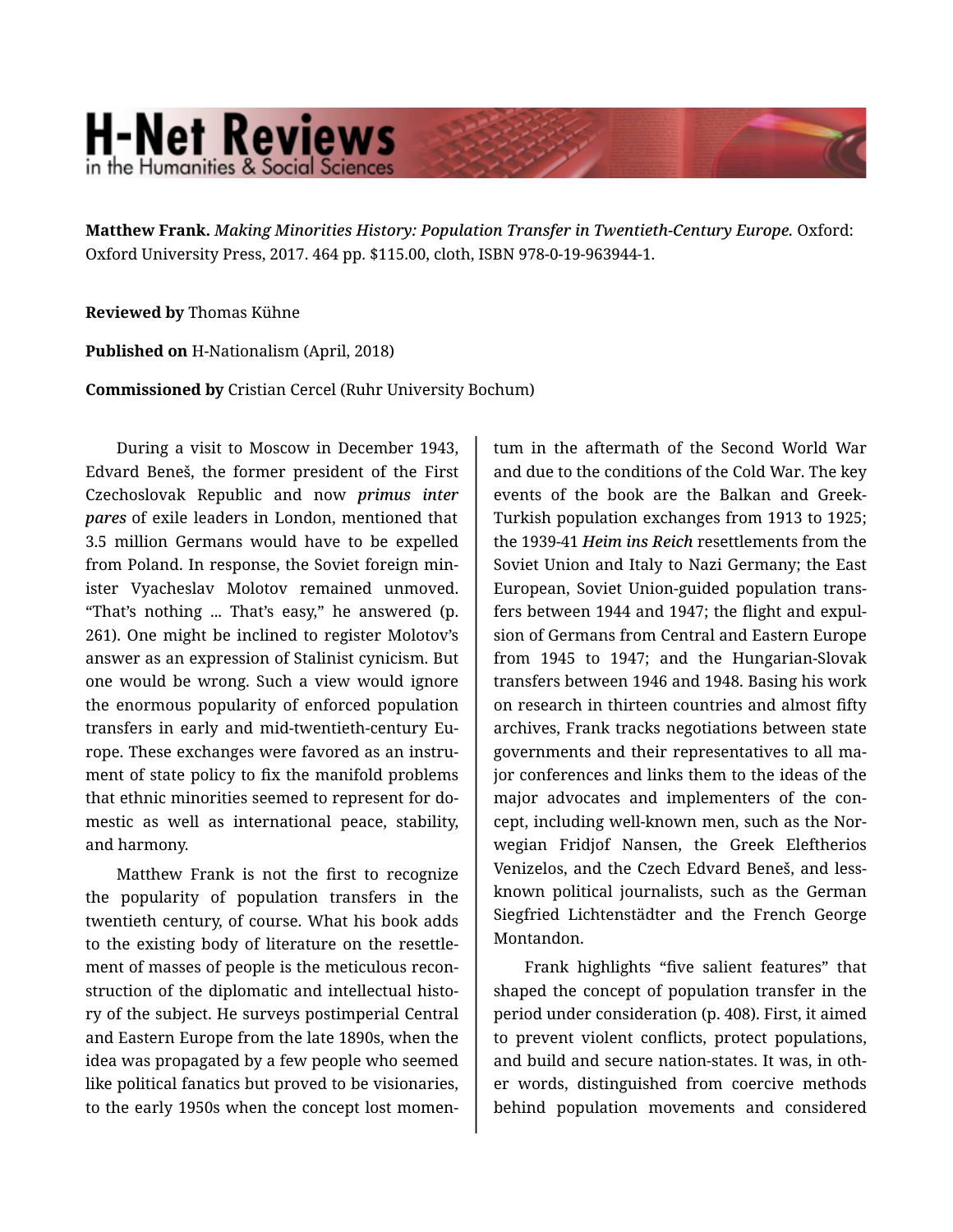constructive, rather than destructive. Second, it radiated a spirit of progress and humanitarian‐ ism. Crucial in this regard was the success in which the Greco-Turkish exchanges were considered internationally, thanks to the Friendship Treaty of 1930 between the two countries, the re‐ laxation of domestic tensions, and an economic upswing in both countries following the ex‐ changes. The positive capital the concept accumu‐ lated in the 1930s lasted through the end of the 1940s and inspired the exchange programs during and after the Second World War.

The third feature is the pan-European and cross-ideological spread of the concept of popula‐ tion transfer. In Frank's view, the concept origi‐ nated in the European regions of the Ottoman Empire but had supporters all over Europe from early on. "Between 1913 and 1946," Frank states, "every major European power and every state in Continental Europe east of the Rhine (except for the Netherlands, Denmark, and Albania) was the signatory to at least one population transfer agreement; some states—Turkey, Greece, Bulgar‐ ia, Germany, the Soviet Union, and Czechoslova‐ kia—were signatories to several" (p. 411). As this list demonstrates, democracies as well dictator‐ ships signed such treaties, and so the list of advo‐ cates ranges from the left to the right.

Not surprisingly, according to the fourth fea‐ ture, the population transfers under considera‐ tion were never comprehensive. In practice, all the members of the targeted ethnic minority were not transferred (there were always exceptions). The policy was also limited in another, rather re‐ markable regard: while West European countries, most of them relatively stable democracies at a time of rising authoritarian regimes, agreed on population transfer elsewhere in Europe, they did not apply it at home—although Belgium, Switzer‐ land, France, and others could have done so. In fact, the practice of population transfer divided the continent along an east-west line long before the Cold War started, and independent from it.

Frank adds an addendum on the "afterlives" of population transfers in Europe from the 1950s on (Cyprus, Northern Ireland, Bosnia) (pp. 356ff.). He argues that, by that time, the idea was consid‐ ered "the option of last resort when minorities threatened again to become an international problem" but "never went beyond just that: an option" (p. 405). It was never again put into prac‐ tice. That may be true, but Frank's vague explana‐ tion for this fifth feature of European population transfer—in the late 1940s, Europe "demanded a phase of consolidation, stabilization, and 'normal‐ ization'" (p. 414)—is not convincing, and the rise of human rights debates points to a structural flaw of the book. It aims to consider the problem of population transfers from the perspective of the states; "seeing like a state" is the formula coined by J. C. Scott that describes Frank's ap‐ proach. This is legitimate, of course, and he is cer‐ tainly right to argue that states that planned and executed population transfers often did not care much about "the voices of the population concerned" (p. 5.). But that does not mean that these populations did not have a voice at all or that the suffering or benefits they experienced as a result of those transfers did not affect the political scenery.

What is left out of this detailed account of how states dealt with this phenomenon is the global, social, and violent historical context for population transfers. The broader field of geno‐ cide studies and the efforts of numerous scholars, such as Michael Mann (*The Dark Side of Democra‐ cy: Explaining Ethnic Cleansing* [2005]), Norman Naimark (*Fires of Hatred: Ethnic Cleansing in Twentieth-Century Europe* [2002]), Roger D. Pe‐ tersen (*Understanding Ethnic Violence: Fear, Ha‐ tred, and Resentment in Twentieth Century East‐ ern Europe* [2002]), Philipp Ther (*The Dark Side of Nation-States: Ethnic Cleansing in Modern Eu‐ rope*, translated from German by Charlotte Kreutzmüller [2016]), and Benjamin Lieberman, *Terrible Fate: Ethnic Cleansing in the Making of Modern Europe* [2006], in synthesizing histories of